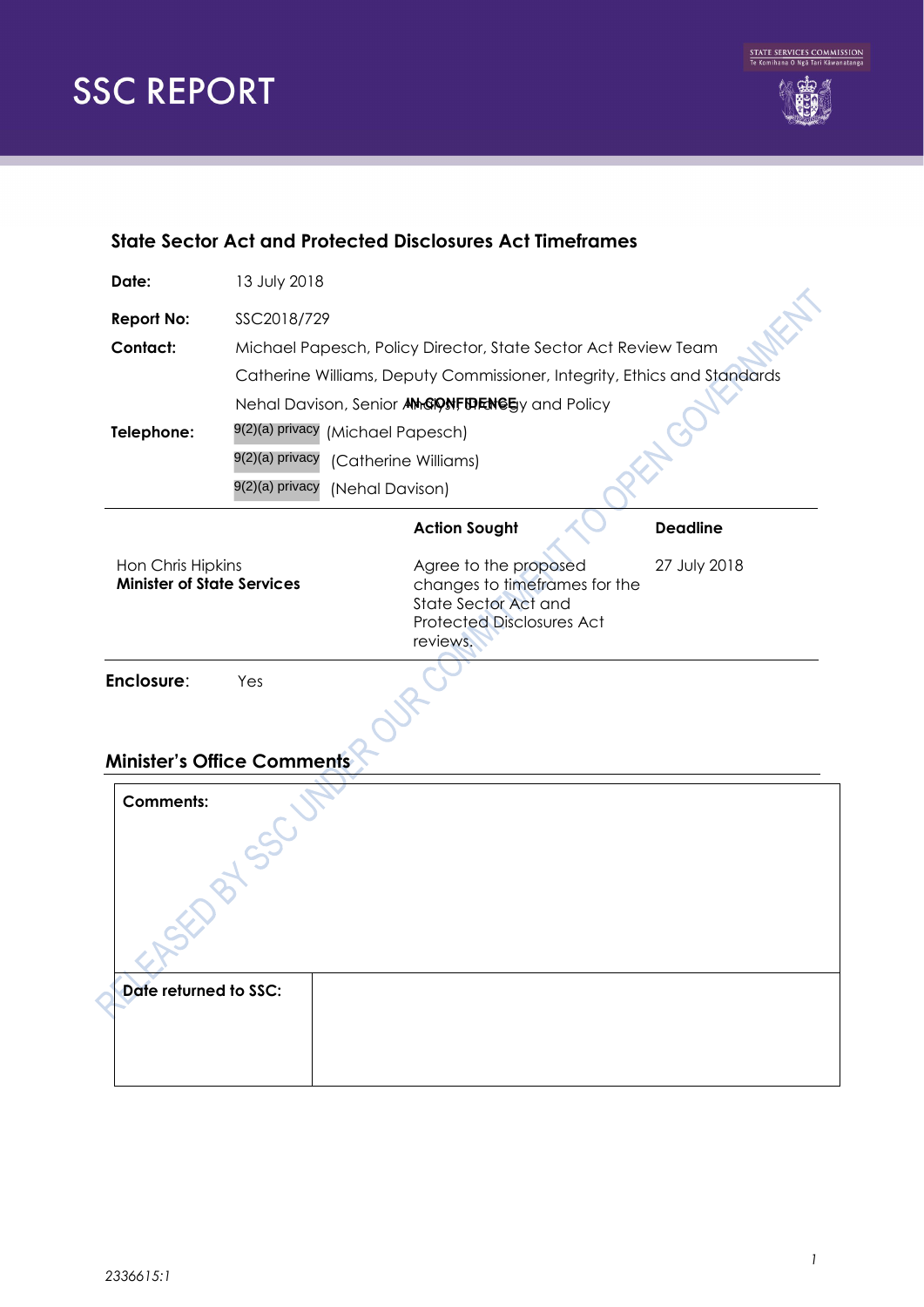#### **Recommended Action**

We recommend that you:

a **agree** to the revised State Sector Act review timeframes to provide more time for consultation and engaging with Cabinet on the reforms.

*Agree/not agreed* 

b **agree** that public consultation on the review of the Protected Disclosures Act occurs from October to December 2018, following completion of public consultation on the review of the State Sector Act.

*Agree/disagree.*

*c* **agree** that the State Services Commission release this briefing in full following the release of the consultation document on the review of the State Sector Act.

*Agree/disagree.*

Hon Chris Hipkins **Minister of State Services**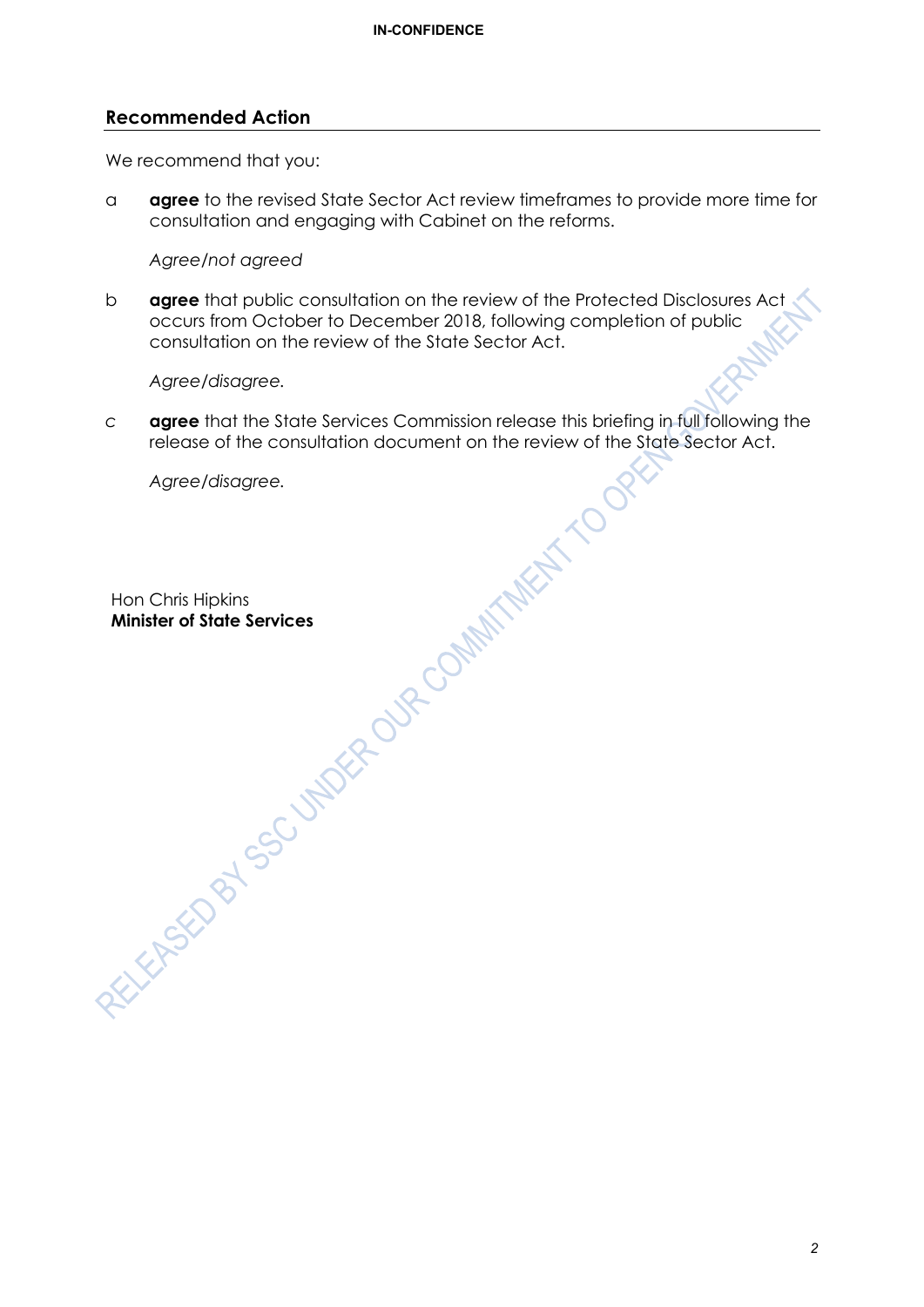# **SSC Report: State Sector Act and Protected Disclosures Act Timeframes**

#### **Purpose of Report**

 $\mathbf{1}$ This report seeks your agreement on the proposed changes to timeframes for reviews of the State Sector Act (SSA) and the Protected Disclosures Act (PDA).

#### **State Sector Act Review Timeframes**

- $\overline{2}$ We have been working with your office to develop a revised timeframe for policy decisions on the SSA review. The key elements of the revised timeline (See Annex 1) are:
	- 2.1 Consultation with the coalition/support parties and with the Leader of the Opposition, until the end of July.
	- 2.2 Consideration of papers at the GOV Cabinet Committee meeting of 7 August seeking Cabinet approval to release the consultation document.
	- 2.3 The public consultation process starting in the week of 27 August and concluding on 12 October (this aligns with the current plans for public consultation on Public Finance Act reforms).
	- 2.4 Papers to the GOV Cabinet Committee on 6 November seeking *approval in principle* to the direction for reform in key areas. Based on this direction, we would prepare Cabinet papers for March 2019 on the detailed policy decisions which would then allow legislative drafting to occur.
- This approach strikes a balance between providing more time for consultation (six weeks 3 is now planned) and engaging with Cabinet on the reform (two substantive decisions points are now proposed, being both November for high level direction, with detail in March 2019). A key consequence is, however, that the earliest the resulting Act could be passed is early 2020.

## **Protected Disclosures Act Review Timeframes**

- 4. As you will be aware, current timeframes for public consultation on the SSA and PDA overlap significantly in August and September. SSC considers that both legislative reform proposals are important areas that a wide range of stakeholders across the public and private sectors will have a strong interest in.
- 5. We consider this overlap raises two options around timeframes:
	- 5.1. **Option 1: Sequence the PDA to follow the SSA.** Under this option, public consultation would start around October 2018 (following the completion of public consultation for the SSA) and the legislation would come into effect around September 2020.
	- 5.2. **Option 2: Continue according to current timeframes (modified by 2 weeks).** Under this option, public consultation would start in August 2018 and the legislation would come into effect around July 2020.
- 6. We recommend Option 1, which would allow SSC to engage comprehensively with the public on both reform programmes. It would also relieve pressure on SSC resources to carry out two public consultation processes concurrently.
- 7. If you agree to Option 1, we recommend that you take the paper to GOV on 7 August. This would capitalise on the wide-spread support and momentum built through agency, Ministerial and inter-party consultation. It would also provide SSC with an additional two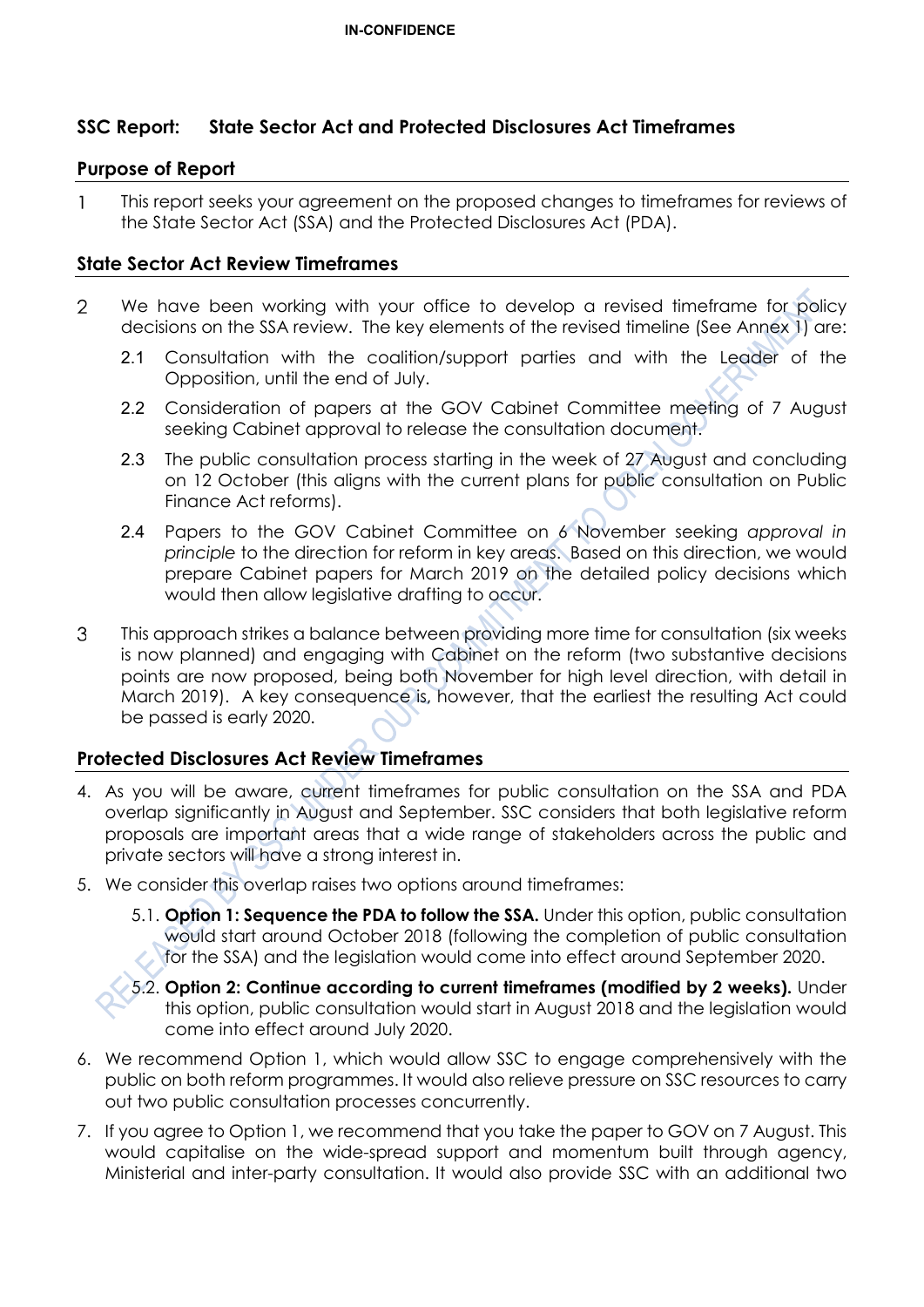months to generate public interest in the proposals, and hold targeted 1:1 meetings with key stakeholders from the public, private and not-for-profit sectors.

8. Once you have provided feedback on the proposed changes to the timelines (see Annex 2), we will develop a final plan for public consultation. We will also reflect these timeframes

in the Cabinet paper and material for public consultation.<br>
The Cabinet paper and material for public consultation.<br>
According to the Consultation of the Consultation.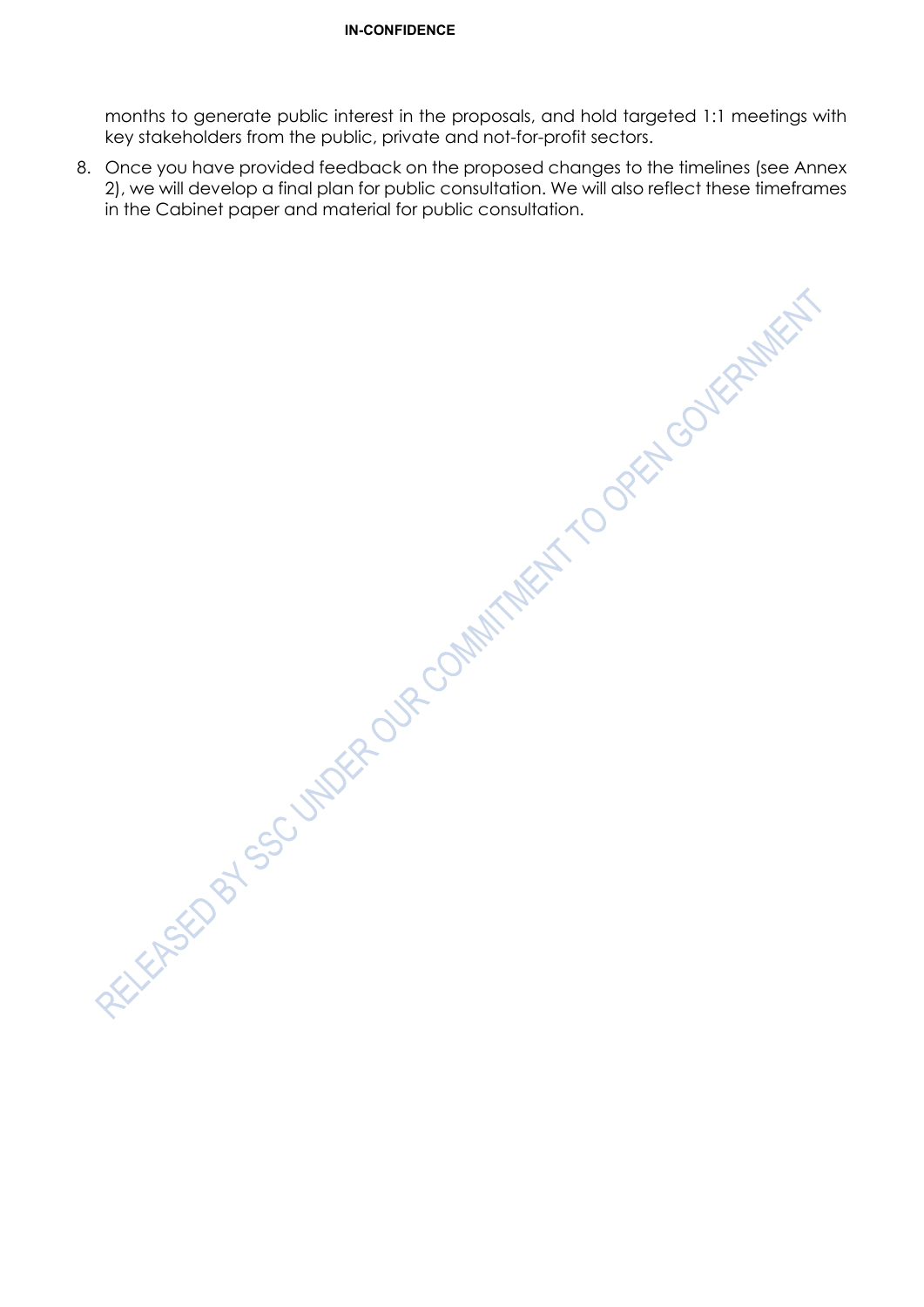# **Annex 1: Revised timelines for the State Sector Act review**

| <b>Week Beginning Monday:</b>                  | <b>Key Process Step</b>                                                                                                                                                                                                                      |                                                                                                                                                                                                                                                                                                                                          |
|------------------------------------------------|----------------------------------------------------------------------------------------------------------------------------------------------------------------------------------------------------------------------------------------------|------------------------------------------------------------------------------------------------------------------------------------------------------------------------------------------------------------------------------------------------------------------------------------------------------------------------------------------|
| 2 July 2018                                    |                                                                                                                                                                                                                                              |                                                                                                                                                                                                                                                                                                                                          |
| 9 July 2018                                    |                                                                                                                                                                                                                                              |                                                                                                                                                                                                                                                                                                                                          |
| 16 July 2018                                   | . Draft Consultation Document and Cabinet paper to other Ministers, and Coalition and<br>Support Parties, for consultation on 16 July                                                                                                        |                                                                                                                                                                                                                                                                                                                                          |
| 23 July 2018                                   |                                                                                                                                                                                                                                              |                                                                                                                                                                                                                                                                                                                                          |
| 30 July 2018                                   | . Feedback from other Ministers, Coalition and Support parties on 30 July<br>. Papers lodged in Cabinet Office on 2 August                                                                                                                   |                                                                                                                                                                                                                                                                                                                                          |
| <b>6 August 2018</b>                           | . GOV meeting on 7 August to consider SSA reform proposals<br>. Minister to seek Attorney General's approval to draft in advance for aspects of the<br>current Act being carried over (no policy decisions required)                         | A-G's approval may be hard beyond the carry-over provisions if it is unclear whether the<br>final policy proposals have cross-Government support                                                                                                                                                                                         |
| 13 August 2018                                 | . Cabinet ratification of GOV decisions 13 August                                                                                                                                                                                            |                                                                                                                                                                                                                                                                                                                                          |
| <b>20 August 2018</b><br><b>27 August 2018</b> | . Public consultation commences week of 27 August                                                                                                                                                                                            | Aligns with PFA consultation timing                                                                                                                                                                                                                                                                                                      |
| 3 September 2018                               |                                                                                                                                                                                                                                              |                                                                                                                                                                                                                                                                                                                                          |
| 10 September 2018                              |                                                                                                                                                                                                                                              |                                                                                                                                                                                                                                                                                                                                          |
| 17 September 2018<br>24 September 2018         | 6 weeks public consultation - same as PFA                                                                                                                                                                                                    |                                                                                                                                                                                                                                                                                                                                          |
| 1 October 2018                                 |                                                                                                                                                                                                                                              |                                                                                                                                                                                                                                                                                                                                          |
| 8 October 2018                                 | · Public consultation concludes 12 October                                                                                                                                                                                                   | Six week consultation period aligns with PFA consultation timing                                                                                                                                                                                                                                                                         |
| <b>15 October 2018</b>                         |                                                                                                                                                                                                                                              |                                                                                                                                                                                                                                                                                                                                          |
| <b>22 October 2018</b>                         | . Draft paper for GOV: High level decisions on key reform areas                                                                                                                                                                              | This paper would seek decisions in principle on key areas of the reform package, bearing in<br>mind the feedback from the consultation process. The Minister would be invited to come                                                                                                                                                    |
| <b>29 October 2018</b>                         | . Draft paper for GOV: Cabinet paper on high level decisions on key reform areas lodged<br>with Cabinet Office 1 November                                                                                                                    | back to GOV in early 2019 with the detailed required for drafting of the Bill to occur. The<br>key areas of reform where agreement in principle would be sought would likely to<br>include:<br>agreement to legislate for the purpose, values and principles of the public service and                                                   |
| 5 November 2018                                | . GOV 6 Nov: Cabinet paper on high level decisions on key reform areas                                                                                                                                                                       | whom they would apply to<br>. agreement to new leadership structures (eg: Senior Leadership Service) across the public<br>service<br>. the legislative provisions for how the public service better supports the Crown Maori<br>relationship<br>• new organisational/architecture arrangements to better join up services to the public. |
| 12 November 2018                               |                                                                                                                                                                                                                                              |                                                                                                                                                                                                                                                                                                                                          |
| 19 November 2018                               | . Minister's final decisions on the final policy content of the new Act (detail of issues<br>agreed at GOV and lesser matters)                                                                                                               |                                                                                                                                                                                                                                                                                                                                          |
| 26 November 2018                               |                                                                                                                                                                                                                                              |                                                                                                                                                                                                                                                                                                                                          |
| 3 December 2018                                |                                                                                                                                                                                                                                              |                                                                                                                                                                                                                                                                                                                                          |
| 10 December 2018                               | . Cabinet papers on the policy content of the new Act drafted and submitted to the<br>Minister for comment<br>. RIS drafted and to RIAT team<br>. Bid for legislative priority for 2019 developed                                            |                                                                                                                                                                                                                                                                                                                                          |
| 17 December 2018                               |                                                                                                                                                                                                                                              |                                                                                                                                                                                                                                                                                                                                          |
| January 2019                                   | · Minister's feedback on draft Cabinet papers                                                                                                                                                                                                |                                                                                                                                                                                                                                                                                                                                          |
| February 2019                                  | • RIS finalised<br>. Final Cabinet papers on the policy content of the new Act to other Ministers, and<br>Coalition and support parties, for consultation<br>. Feedback from other Ministers, Coalition and Support parties                  |                                                                                                                                                                                                                                                                                                                                          |
| <b>March 2019</b>                              | . Papers lodged in Cabinet Office<br>· GOV meeting to make SSA reform decisions<br>. Cabinet ratification of GOV decisions<br>. Drafting instructions to PCO<br>. Decisions announced and decisions document/summary of submissions released |                                                                                                                                                                                                                                                                                                                                          |
| <b>April 2019</b>                              | 3 months final drafting                                                                                                                                                                                                                      |                                                                                                                                                                                                                                                                                                                                          |
| May/June 2019                                  |                                                                                                                                                                                                                                              |                                                                                                                                                                                                                                                                                                                                          |
| June/July 2019<br><b>August/September 2019</b> | Bill introduced into the House, First Reading, referred to Select Committee                                                                                                                                                                  |                                                                                                                                                                                                                                                                                                                                          |
| October/November 2019                          | 6 months Select Commitee                                                                                                                                                                                                                     |                                                                                                                                                                                                                                                                                                                                          |
| December 2019                                  | Bill reported back from Select Committee                                                                                                                                                                                                     |                                                                                                                                                                                                                                                                                                                                          |
|                                                | Second Reading, Committee Stages, Third Reading (s.t. decisions of the Leader of the                                                                                                                                                         |                                                                                                                                                                                                                                                                                                                                          |
| <b>First Quarter 2020</b>                      | House)                                                                                                                                                                                                                                       |                                                                                                                                                                                                                                                                                                                                          |